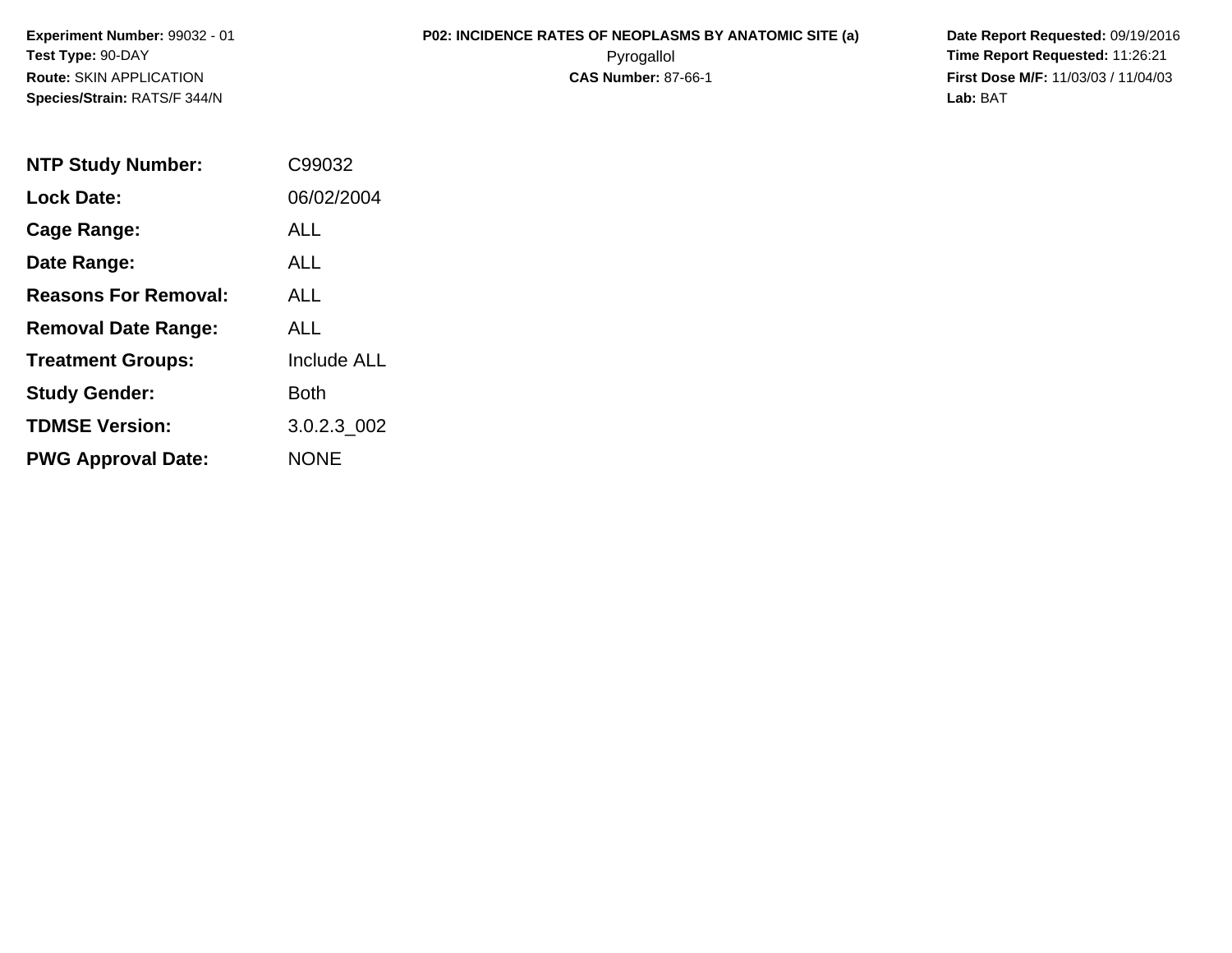**Experiment Number:** 99032 - 01**Test Type:** 90-DAY**Route:** SKIN APPLICATION

**Species/Strain:** RATS/F 344/N

 **P02: INCIDENCE RATES OF NEOPLASMS BY ANATOMIC SITE (a) Date Report Requested:** 09/19/2016 Pyrogallol **Time Report Requested:** 11:26:21 **First Dose M/F:** 11/03/03 / 11/04/03<br>**Lab:** BAT **Lab:** BAT

| <b>FISCHER 344 RATS MALE</b>                                                 | 0 MG/KG | 9.5 MG/KG | 18.75 MG/KG | 37.5 MG/KG | 75 MG/KG | <b>150 MG/KG</b> |
|------------------------------------------------------------------------------|---------|-----------|-------------|------------|----------|------------------|
| <b>Disposition Summary</b>                                                   |         |           |             |            |          |                  |
| <b>Animals Initially In Study</b><br><b>Early Deaths</b><br><b>Survivors</b> | 10      | 10        | 10          | 10         | 10       | 10               |
| <b>Terminal Sacrifice</b>                                                    | 10      | 10        | 10          | 10         | 10       | 10               |
| <b>Animals Examined Microscopically</b>                                      | 10      | $10$      | 10          | 10         | 10       | $10$             |
| <b>ALIMENTARY SYSTEM</b>                                                     |         |           |             |            |          |                  |
| Esophagus                                                                    | (10)    | (0)       | (0)         | (0)        | (0)      | (10)             |
| Intestine Large, Cecum                                                       | (10)    | (0)       | (0)         | (0)        | (0)      | (10)             |
| Intestine Large, Colon                                                       | (10)    | (0)       | (0)         | (0)        | (0)      | (10)             |
| Intestine Large, Rectum                                                      | (10)    | (0)       | (0)         | (0)        | (0)      | (10)             |
| Intestine Small, Duodenum                                                    | (10)    | (0)       | (0)         | (0)        | (0)      | (10)             |
| Intestine Small, Ileum                                                       | (10)    | (0)       | (0)         | (0)        | (0)      | (10)             |
| Intestine Small, Jejunum                                                     | (10)    | (0)       | (0)         | (0)        | (0)      | (10)             |
| Liver                                                                        | (10)    | (0)       | (0)         | (0)        | (0)      | (10)             |
| Pancreas                                                                     | (10)    | (0)       | (0)         | (0)        | (0)      | (10)             |
| Salivary Glands                                                              | (10)    | (0)       | (0)         | (0)        | (0)      | (10)             |
| Stomach, Forestomach                                                         | (10)    | (0)       | (0)         | (0)        | (0)      | (10)             |
| Stomach, Glandular                                                           | (10)    | (0)       | (0)         | (0)        | (0)      | (10)             |
| <b>CARDIOVASCULAR SYSTEM</b>                                                 |         |           |             |            |          |                  |
| <b>Blood Vessel</b>                                                          | (10)    | (0)       | (0)         | (0)        | (0)      | (10)             |
| Heart                                                                        | (10)    | (0)       | (0)         | (0)        | (0)      | (10)             |
| <b>ENDOCRINE SYSTEM</b>                                                      |         |           |             |            |          |                  |
| <b>Adrenal Cortex</b>                                                        | (10)    | (0)       | (0)         | (0)        | (0)      | (10)             |
| Adrenal Medulla                                                              | (10)    | (0)       | (0)         | (0)        | (0)      | (10)             |
| Islets, Pancreatic                                                           | (10)    | (0)       | (0)         | (0)        | (0)      | (10)             |
| Parathyroid Gland                                                            | (10)    | (0)       | (0)         | (0)        | (0)      | (9)              |
| <b>Pituitary Gland</b>                                                       | (10)    | (0)       | (0)         | (0)        | (0)      | (10)             |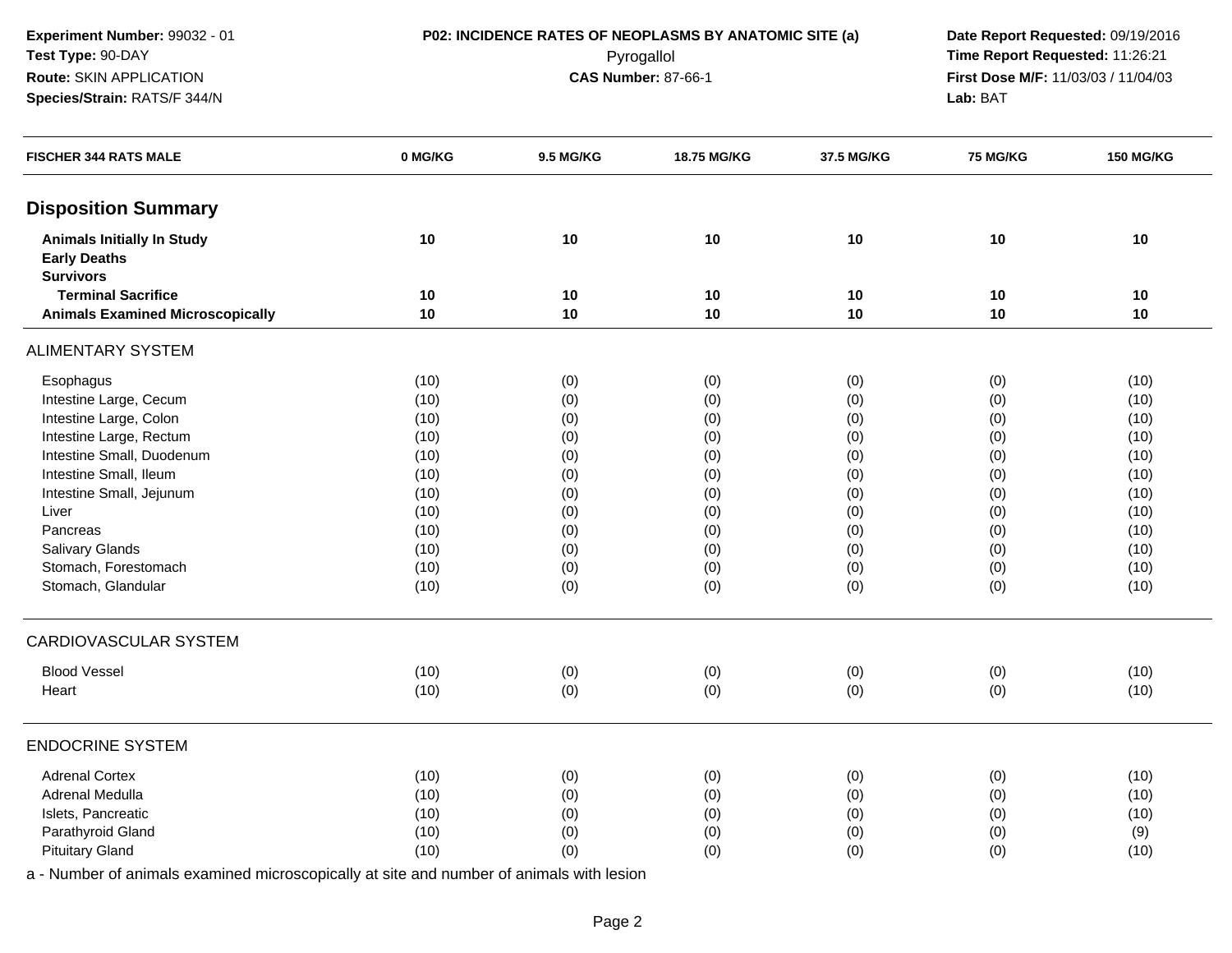| Experiment Number: 99032 - 01<br>Test Type: 90-DAY<br>Route: SKIN APPLICATION<br>Species/Strain: RATS/F 344/N |         | P02: INCIDENCE RATES OF NEOPLASMS BY ANATOMIC SITE (a)<br>Pyrogallol<br><b>CAS Number: 87-66-1</b> | Date Report Requested: 09/19/2016<br>Time Report Requested: 11:26:21<br>First Dose M/F: 11/03/03 / 11/04/03<br>Lab: BAT |            |          |                  |
|---------------------------------------------------------------------------------------------------------------|---------|----------------------------------------------------------------------------------------------------|-------------------------------------------------------------------------------------------------------------------------|------------|----------|------------------|
| <b>FISCHER 344 RATS MALE</b>                                                                                  | 0 MG/KG | <b>9.5 MG/KG</b>                                                                                   | 18.75 MG/KG                                                                                                             | 37.5 MG/KG | 75 MG/KG | <b>150 MG/KG</b> |
| <b>Thyroid Gland</b>                                                                                          | (10)    | (0)                                                                                                | (0)                                                                                                                     | (0)        | (0)      | (10)             |
| <b>GENERAL BODY SYSTEM</b>                                                                                    |         |                                                                                                    |                                                                                                                         |            |          |                  |
| None                                                                                                          |         |                                                                                                    |                                                                                                                         |            |          |                  |
| <b>GENITAL SYSTEM</b>                                                                                         |         |                                                                                                    |                                                                                                                         |            |          |                  |
| Epididymis                                                                                                    | (10)    | (0)                                                                                                | (0)                                                                                                                     | (0)        | (0)      | (10)             |
| <b>Preputial Gland</b>                                                                                        | (10)    | (0)                                                                                                | (0)                                                                                                                     | (0)        | (0)      | (10)             |
| Prostate                                                                                                      | (10)    | (0)                                                                                                | (0)                                                                                                                     | (0)        | (0)      | (10)             |
| Seminal Vesicle                                                                                               | (10)    | (0)                                                                                                | (0)                                                                                                                     | (0)        | (0)      | (10)             |
| <b>Testes</b>                                                                                                 | (10)    | (0)                                                                                                | (0)                                                                                                                     | (0)        | (0)      | (10)             |
| <b>HEMATOPOIETIC SYSTEM</b>                                                                                   |         |                                                                                                    |                                                                                                                         |            |          |                  |
| <b>Bone Marrow</b>                                                                                            | (10)    | (0)                                                                                                | (0)                                                                                                                     | (0)        | (0)      | (10)             |
| Lymph Node, Mesenteric                                                                                        | (10)    | (0)                                                                                                | (0)                                                                                                                     | (0)        | (0)      | (10)             |
| Spleen                                                                                                        | (10)    | (0)                                                                                                | (0)                                                                                                                     | (0)        | (0)      | (10)             |
| Thymus                                                                                                        | (10)    | (0)                                                                                                | (0)                                                                                                                     | (0)        | (0)      | (10)             |
| <b>INTEGUMENTARY SYSTEM</b>                                                                                   |         |                                                                                                    |                                                                                                                         |            |          |                  |
| Mammary Gland                                                                                                 | (9)     | (0)                                                                                                | (0)                                                                                                                     | (0)        | (0)      | (10)             |
| Skin                                                                                                          | (10)    | (10)                                                                                               | (10)                                                                                                                    | (10)       | (10)     | (10)             |
| MUSCULOSKELETAL SYSTEM                                                                                        |         |                                                                                                    |                                                                                                                         |            |          |                  |
| <b>Bone</b>                                                                                                   | (10)    | (0)                                                                                                | (0)                                                                                                                     | (0)        | (0)      | (10)             |
|                                                                                                               |         |                                                                                                    |                                                                                                                         |            |          |                  |

NERVOUS SYSTEM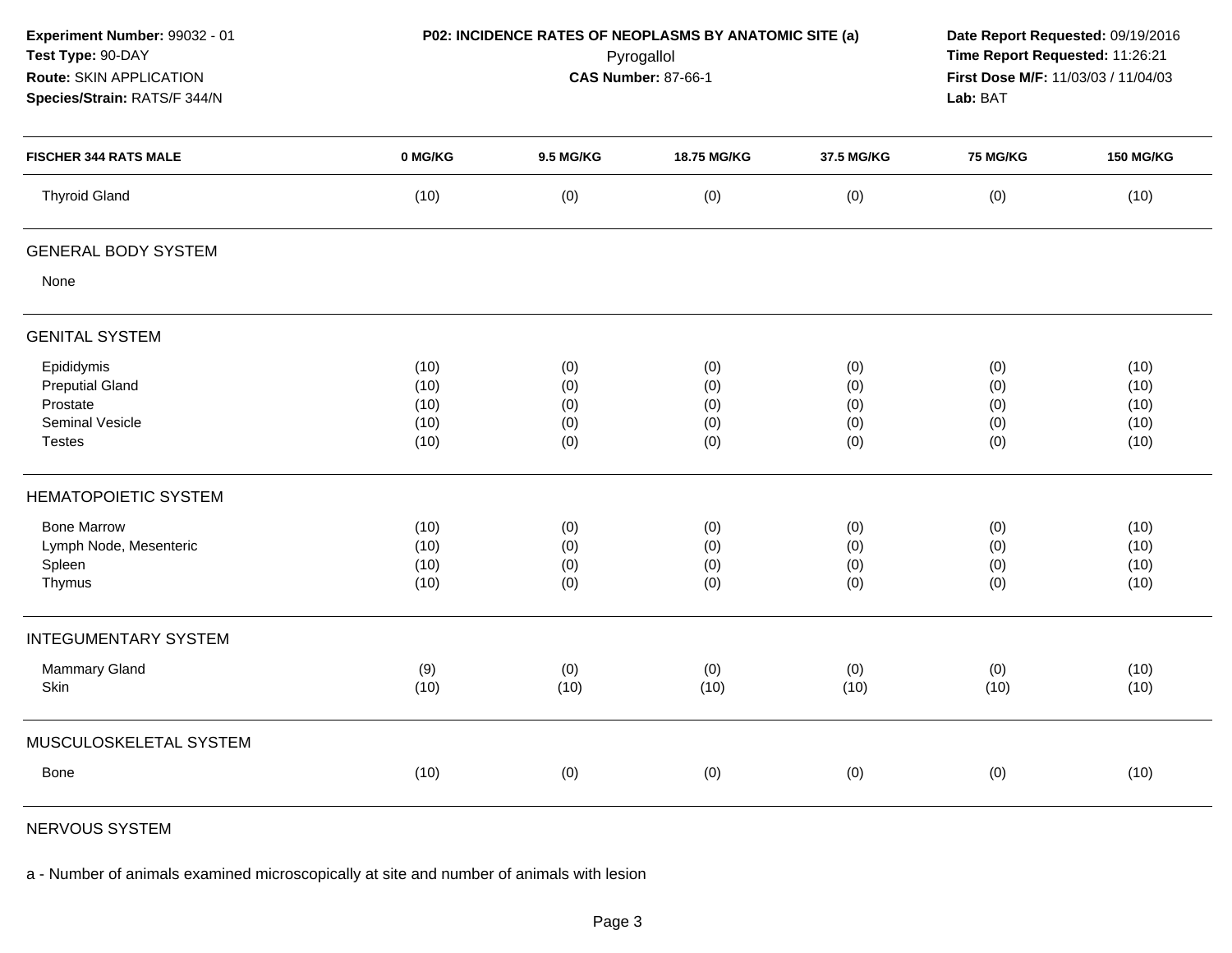**Experiment Number:** 99032 - 01**Test Type:** 90-DAY**Route:** SKIN APPLICATION

# **Species/Strain:** RATS/F 344/N

**P02: INCIDENCE RATES OF NEOPLASMS BY ANATOMIC SITE (a)** Date Report Requested: 09/19/2016<br>Pyrogallol **Prime Report Requested:** 11:26:21 Pyrogallol **Time Report Requested:** 11:26:21 **First Dose M/F:** 11/03/03 / 11/04/03<br>**Lab:** BAT **Lab:** BAT

| <b>FISCHER 344 RATS MALE</b>     | 0 MG/KG              | 9.5 MG/KG         | <b>18.75 MG/KG</b> | 37.5 MG/KG        | <b>75 MG/KG</b>   | <b>150 MG/KG</b>     |
|----------------------------------|----------------------|-------------------|--------------------|-------------------|-------------------|----------------------|
| <b>Brain</b>                     | (10)                 | (0)               | (0)                | (0)               | (0)               | (10)                 |
| <b>RESPIRATORY SYSTEM</b>        |                      |                   |                    |                   |                   |                      |
| Lung<br>Nose<br>Trachea          | (10)<br>(10)<br>(10) | (0)<br>(0)<br>(0) | (0)<br>(0)<br>(0)  | (0)<br>(0)<br>(0) | (0)<br>(0)<br>(0) | (10)<br>(10)<br>(10) |
| SPECIAL SENSES SYSTEM            |                      |                   |                    |                   |                   |                      |
| Eye<br>Harderian Gland           | (10)<br>(10)         | (0)<br>(0)        | (0)<br>(0)         | (0)<br>(0)        | (0)<br>(0)        | (10)<br>(10)         |
| <b>URINARY SYSTEM</b>            |                      |                   |                    |                   |                   |                      |
| Kidney<br><b>Urinary Bladder</b> | (10)<br>(10)         | (0)<br>(0)        | (0)<br>(0)         | (0)<br>(0)        | (0)<br>(0)        | (10)<br>(10)         |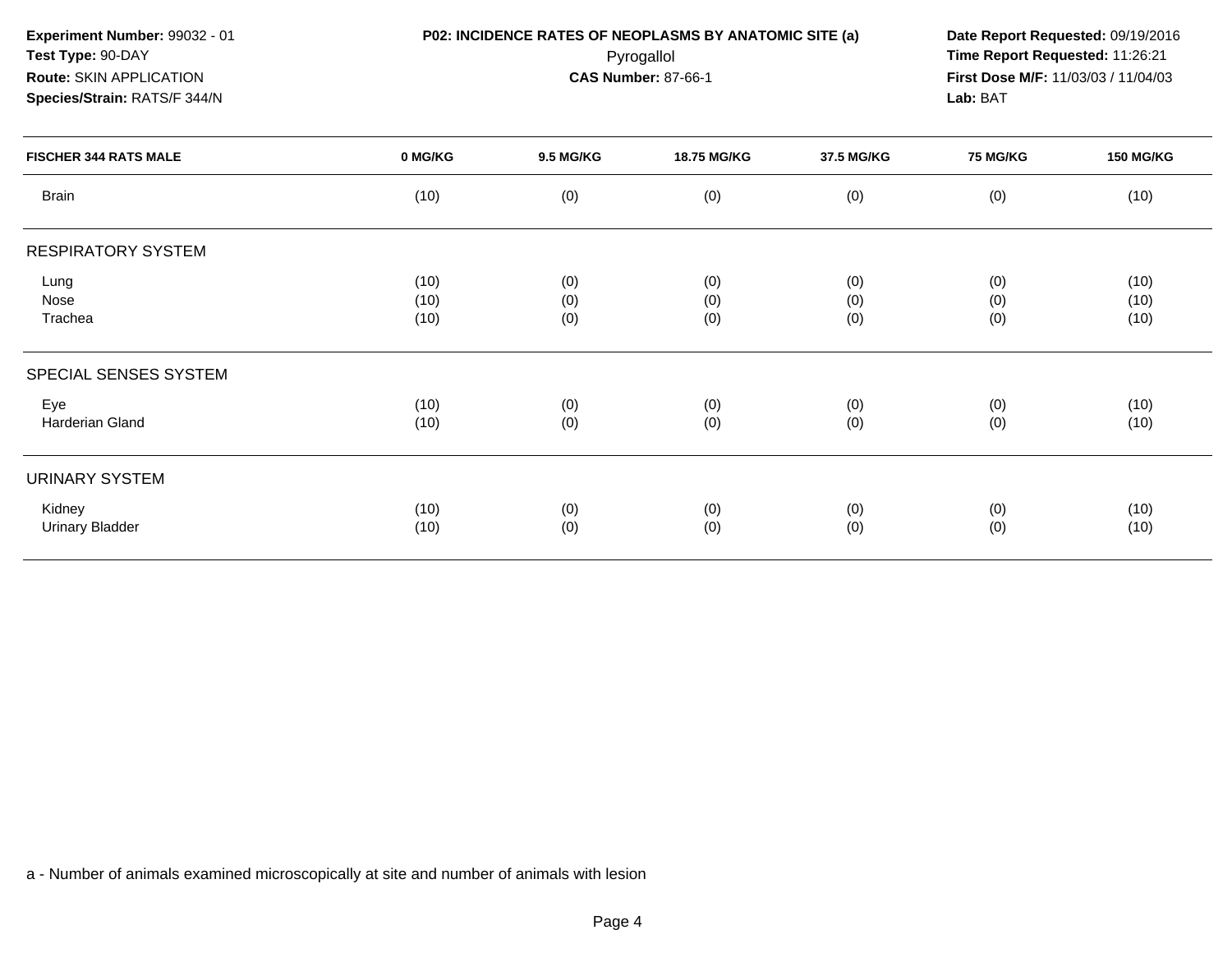| Experiment Number: 99032 - 01<br>Test Type: 90-DAY<br>Route: SKIN APPLICATION<br>Species/Strain: RATS/F 344/N    | P02: INCIDENCE RATES OF NEOPLASMS BY ANATOMIC SITE (a)<br>Pyrogallol<br><b>CAS Number: 87-66-1</b> |                  |                    |            | Date Report Requested: 09/19/2016<br>Time Report Requested: 11:26:21<br>First Dose M/F: 11/03/03 / 11/04/03<br>Lab: BAT |                  |  |
|------------------------------------------------------------------------------------------------------------------|----------------------------------------------------------------------------------------------------|------------------|--------------------|------------|-------------------------------------------------------------------------------------------------------------------------|------------------|--|
| <b>FISCHER 344 RATS MALE</b>                                                                                     | 0 MG/KG                                                                                            | <b>9.5 MG/KG</b> | <b>18.75 MG/KG</b> | 37.5 MG/KG | <b>75 MG/KG</b>                                                                                                         | <b>150 MG/KG</b> |  |
| <b>Tumor Summary for Males</b>                                                                                   |                                                                                                    |                  |                    |            |                                                                                                                         |                  |  |
| <b>Total Animals with Primary Neoplasms (b)</b><br><b>Total Primary Neoplasms</b>                                |                                                                                                    |                  |                    |            |                                                                                                                         |                  |  |
| <b>Total Animals with Benign Neoplasms</b><br><b>Total Benign Neoplasms</b>                                      |                                                                                                    |                  |                    |            |                                                                                                                         |                  |  |
| <b>Total Animals with Malignant Neoplasms</b><br><b>Total Malignant Neoplasms</b>                                |                                                                                                    |                  |                    |            |                                                                                                                         |                  |  |
| <b>Total Animals with Metastatic Neoplasms</b><br><b>Total Metastatic Neoplasms</b>                              |                                                                                                    |                  |                    |            |                                                                                                                         |                  |  |
| <b>Total Animals with Malignant Neoplasms</b><br><b>Uncertain Primary Site</b>                                   |                                                                                                    |                  |                    |            |                                                                                                                         |                  |  |
| <b>Total Animals with Neoplasms Uncertain-</b><br><b>Benign or Malignant</b><br><b>Total Uncertain Neoplasms</b> |                                                                                                    |                  |                    |            |                                                                                                                         |                  |  |

\*\*\* END OF MALE \*\*\*

a - Number of animals examined microscopically at site and number of animals with lesion

b - Primary tumors: all tumors except metastatic tumors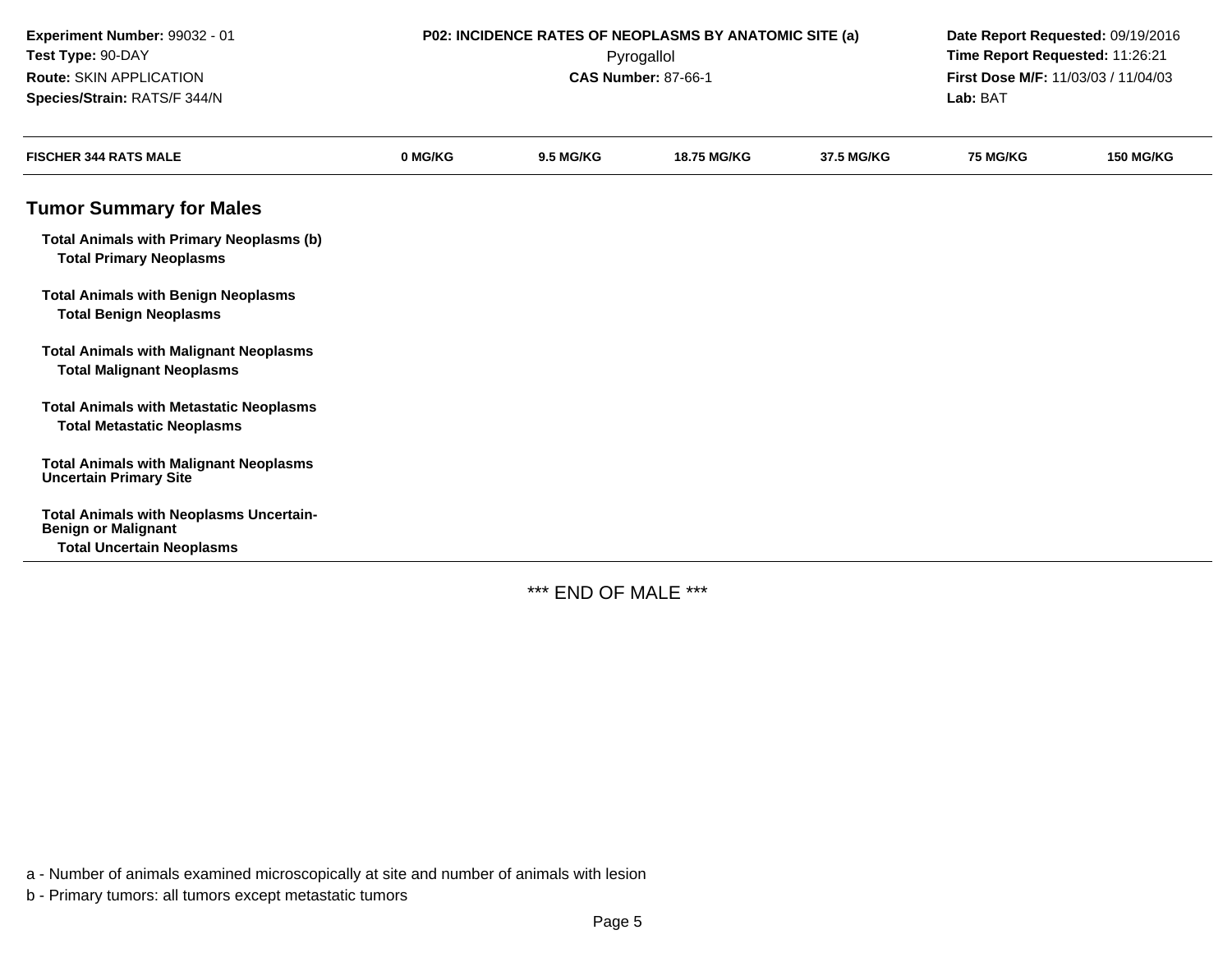**Experiment Number:** 99032 - 01**Test Type:** 90-DAY**Route:** SKIN APPLICATION

**Species/Strain:** RATS/F 344/N

 **P02: INCIDENCE RATES OF NEOPLASMS BY ANATOMIC SITE (a) Date Report Requested:** 09/19/2016 Pyrogallol **Time Report Requested:** 11:26:21 **First Dose M/F:** 11/03/03 / 11/04/03<br>**Lab:** BAT **Lab:** BAT

| <b>Disposition Summary</b><br>10<br>10<br>10<br>10<br><b>Animals Initially In Study</b><br>10<br>10<br><b>Early Deaths</b><br><b>Moribund Sacrifice</b><br>$\mathbf{1}$<br><b>Survivors</b><br><b>Terminal Sacrifice</b><br>9<br>10<br>10<br>10<br>10<br>10<br><b>Animals Examined Microscopically</b><br>10<br>$10$<br>10<br>10<br>10<br>10<br>Esophagus<br>(10)<br>(0)<br>(0)<br>(0)<br>(0)<br>(10)<br>Intestine Large, Cecum<br>(10)<br>(10)<br>(0)<br>(0)<br>(0)<br>(0)<br>Intestine Large, Colon<br>(10)<br>(0)<br>(0)<br>(0)<br>(0)<br>(10)<br>Intestine Large, Rectum<br>(10)<br>(0)<br>(0)<br>(10)<br>(0)<br>(0)<br>Intestine Small, Duodenum<br>(0)<br>(0)<br>(0)<br>(0)<br>(10)<br>(10)<br>Intestine Small, Ileum<br>(0)<br>(0)<br>(10)<br>(10)<br>(0)<br>(0)<br>Intestine Small, Jejunum<br>(0)<br>(0)<br>(0)<br>(10)<br>(10)<br>(0)<br>Liver<br>(2)<br>(0)<br>(2)<br>(10)<br>(10)<br>(0)<br>(0)<br>(1)<br>(0)<br>(0)<br>(0)<br>(0)<br>Mesentery<br>(10)<br>Pancreas<br>(10)<br>(0)<br>(0)<br>(0)<br>(0)<br>Salivary Glands<br>(0)<br>(10)<br>(10)<br>(0)<br>(0)<br>(0)<br>Stomach, Forestomach<br>(0)<br>(0)<br>(0)<br>(0)<br>(10)<br>(10)<br>Stomach, Glandular<br>(10)<br>(0)<br>(0)<br>(0)<br>(0)<br>(10)<br><b>Blood Vessel</b><br>(0)<br>(0)<br>(10)<br>(10)<br>(0)<br>(0)<br>(10)<br>(0)<br>(0)<br>(0)<br>(0)<br>(10)<br>Heart<br><b>ENDOCRINE SYSTEM</b><br><b>Adrenal Cortex</b><br>(10)<br>(0)<br>(10)<br>(0)<br>(0)<br>(0)<br>Adrenal Medulla<br>(0)<br>(0)<br>(0)<br>(0)<br>(10)<br>(10) | <b>FISCHER 344 RATS FEMALE</b> | 0 MG/KG | 9.5 MG/KG | 18.75 MG/KG | 37.5 MG/KG | 75 MG/KG | <b>150 MG/KG</b> |
|-----------------------------------------------------------------------------------------------------------------------------------------------------------------------------------------------------------------------------------------------------------------------------------------------------------------------------------------------------------------------------------------------------------------------------------------------------------------------------------------------------------------------------------------------------------------------------------------------------------------------------------------------------------------------------------------------------------------------------------------------------------------------------------------------------------------------------------------------------------------------------------------------------------------------------------------------------------------------------------------------------------------------------------------------------------------------------------------------------------------------------------------------------------------------------------------------------------------------------------------------------------------------------------------------------------------------------------------------------------------------------------------------------------------------------------------------------------------------------------------------------------------|--------------------------------|---------|-----------|-------------|------------|----------|------------------|
|                                                                                                                                                                                                                                                                                                                                                                                                                                                                                                                                                                                                                                                                                                                                                                                                                                                                                                                                                                                                                                                                                                                                                                                                                                                                                                                                                                                                                                                                                                                 |                                |         |           |             |            |          |                  |
|                                                                                                                                                                                                                                                                                                                                                                                                                                                                                                                                                                                                                                                                                                                                                                                                                                                                                                                                                                                                                                                                                                                                                                                                                                                                                                                                                                                                                                                                                                                 |                                |         |           |             |            |          |                  |
|                                                                                                                                                                                                                                                                                                                                                                                                                                                                                                                                                                                                                                                                                                                                                                                                                                                                                                                                                                                                                                                                                                                                                                                                                                                                                                                                                                                                                                                                                                                 |                                |         |           |             |            |          |                  |
|                                                                                                                                                                                                                                                                                                                                                                                                                                                                                                                                                                                                                                                                                                                                                                                                                                                                                                                                                                                                                                                                                                                                                                                                                                                                                                                                                                                                                                                                                                                 |                                |         |           |             |            |          |                  |
|                                                                                                                                                                                                                                                                                                                                                                                                                                                                                                                                                                                                                                                                                                                                                                                                                                                                                                                                                                                                                                                                                                                                                                                                                                                                                                                                                                                                                                                                                                                 |                                |         |           |             |            |          |                  |
|                                                                                                                                                                                                                                                                                                                                                                                                                                                                                                                                                                                                                                                                                                                                                                                                                                                                                                                                                                                                                                                                                                                                                                                                                                                                                                                                                                                                                                                                                                                 |                                |         |           |             |            |          |                  |
|                                                                                                                                                                                                                                                                                                                                                                                                                                                                                                                                                                                                                                                                                                                                                                                                                                                                                                                                                                                                                                                                                                                                                                                                                                                                                                                                                                                                                                                                                                                 |                                |         |           |             |            |          |                  |
|                                                                                                                                                                                                                                                                                                                                                                                                                                                                                                                                                                                                                                                                                                                                                                                                                                                                                                                                                                                                                                                                                                                                                                                                                                                                                                                                                                                                                                                                                                                 | <b>ALIMENTARY SYSTEM</b>       |         |           |             |            |          |                  |
|                                                                                                                                                                                                                                                                                                                                                                                                                                                                                                                                                                                                                                                                                                                                                                                                                                                                                                                                                                                                                                                                                                                                                                                                                                                                                                                                                                                                                                                                                                                 |                                |         |           |             |            |          |                  |
|                                                                                                                                                                                                                                                                                                                                                                                                                                                                                                                                                                                                                                                                                                                                                                                                                                                                                                                                                                                                                                                                                                                                                                                                                                                                                                                                                                                                                                                                                                                 |                                |         |           |             |            |          |                  |
|                                                                                                                                                                                                                                                                                                                                                                                                                                                                                                                                                                                                                                                                                                                                                                                                                                                                                                                                                                                                                                                                                                                                                                                                                                                                                                                                                                                                                                                                                                                 |                                |         |           |             |            |          |                  |
|                                                                                                                                                                                                                                                                                                                                                                                                                                                                                                                                                                                                                                                                                                                                                                                                                                                                                                                                                                                                                                                                                                                                                                                                                                                                                                                                                                                                                                                                                                                 |                                |         |           |             |            |          |                  |
|                                                                                                                                                                                                                                                                                                                                                                                                                                                                                                                                                                                                                                                                                                                                                                                                                                                                                                                                                                                                                                                                                                                                                                                                                                                                                                                                                                                                                                                                                                                 |                                |         |           |             |            |          |                  |
|                                                                                                                                                                                                                                                                                                                                                                                                                                                                                                                                                                                                                                                                                                                                                                                                                                                                                                                                                                                                                                                                                                                                                                                                                                                                                                                                                                                                                                                                                                                 |                                |         |           |             |            |          |                  |
|                                                                                                                                                                                                                                                                                                                                                                                                                                                                                                                                                                                                                                                                                                                                                                                                                                                                                                                                                                                                                                                                                                                                                                                                                                                                                                                                                                                                                                                                                                                 |                                |         |           |             |            |          |                  |
|                                                                                                                                                                                                                                                                                                                                                                                                                                                                                                                                                                                                                                                                                                                                                                                                                                                                                                                                                                                                                                                                                                                                                                                                                                                                                                                                                                                                                                                                                                                 |                                |         |           |             |            |          |                  |
|                                                                                                                                                                                                                                                                                                                                                                                                                                                                                                                                                                                                                                                                                                                                                                                                                                                                                                                                                                                                                                                                                                                                                                                                                                                                                                                                                                                                                                                                                                                 |                                |         |           |             |            |          |                  |
|                                                                                                                                                                                                                                                                                                                                                                                                                                                                                                                                                                                                                                                                                                                                                                                                                                                                                                                                                                                                                                                                                                                                                                                                                                                                                                                                                                                                                                                                                                                 |                                |         |           |             |            |          |                  |
|                                                                                                                                                                                                                                                                                                                                                                                                                                                                                                                                                                                                                                                                                                                                                                                                                                                                                                                                                                                                                                                                                                                                                                                                                                                                                                                                                                                                                                                                                                                 |                                |         |           |             |            |          |                  |
|                                                                                                                                                                                                                                                                                                                                                                                                                                                                                                                                                                                                                                                                                                                                                                                                                                                                                                                                                                                                                                                                                                                                                                                                                                                                                                                                                                                                                                                                                                                 |                                |         |           |             |            |          |                  |
|                                                                                                                                                                                                                                                                                                                                                                                                                                                                                                                                                                                                                                                                                                                                                                                                                                                                                                                                                                                                                                                                                                                                                                                                                                                                                                                                                                                                                                                                                                                 |                                |         |           |             |            |          |                  |
|                                                                                                                                                                                                                                                                                                                                                                                                                                                                                                                                                                                                                                                                                                                                                                                                                                                                                                                                                                                                                                                                                                                                                                                                                                                                                                                                                                                                                                                                                                                 | <b>CARDIOVASCULAR SYSTEM</b>   |         |           |             |            |          |                  |
|                                                                                                                                                                                                                                                                                                                                                                                                                                                                                                                                                                                                                                                                                                                                                                                                                                                                                                                                                                                                                                                                                                                                                                                                                                                                                                                                                                                                                                                                                                                 |                                |         |           |             |            |          |                  |
|                                                                                                                                                                                                                                                                                                                                                                                                                                                                                                                                                                                                                                                                                                                                                                                                                                                                                                                                                                                                                                                                                                                                                                                                                                                                                                                                                                                                                                                                                                                 |                                |         |           |             |            |          |                  |
|                                                                                                                                                                                                                                                                                                                                                                                                                                                                                                                                                                                                                                                                                                                                                                                                                                                                                                                                                                                                                                                                                                                                                                                                                                                                                                                                                                                                                                                                                                                 |                                |         |           |             |            |          |                  |
|                                                                                                                                                                                                                                                                                                                                                                                                                                                                                                                                                                                                                                                                                                                                                                                                                                                                                                                                                                                                                                                                                                                                                                                                                                                                                                                                                                                                                                                                                                                 |                                |         |           |             |            |          |                  |
|                                                                                                                                                                                                                                                                                                                                                                                                                                                                                                                                                                                                                                                                                                                                                                                                                                                                                                                                                                                                                                                                                                                                                                                                                                                                                                                                                                                                                                                                                                                 |                                |         |           |             |            |          |                  |
|                                                                                                                                                                                                                                                                                                                                                                                                                                                                                                                                                                                                                                                                                                                                                                                                                                                                                                                                                                                                                                                                                                                                                                                                                                                                                                                                                                                                                                                                                                                 | Islets, Pancreatic             | (10)    | (0)       | (0)         | (0)        | (0)      | (10)             |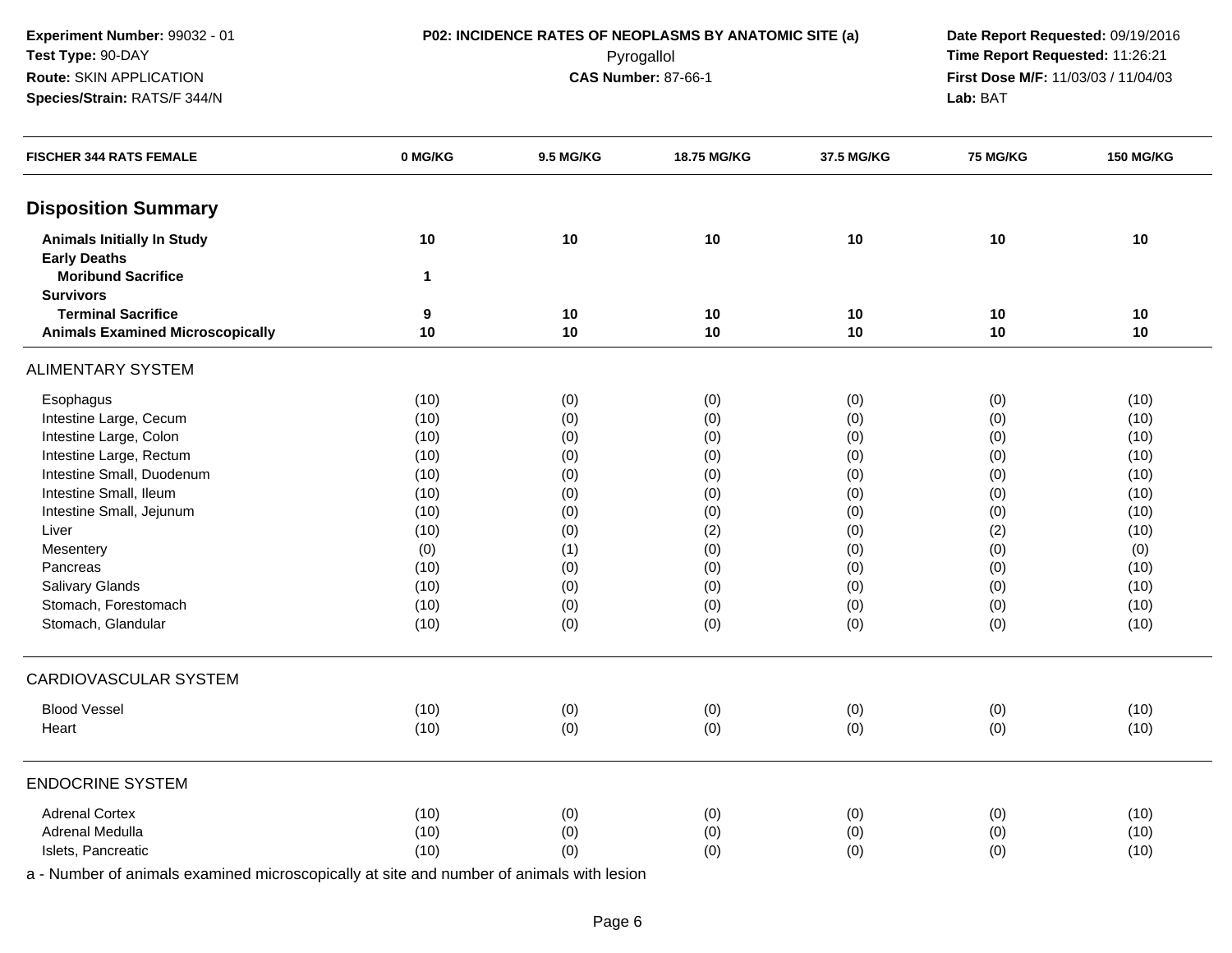| Experiment Number: 99032 - 01<br>Test Type: 90-DAY<br>Route: SKIN APPLICATION<br>Species/Strain: RATS/F 344/N |                              | P02: INCIDENCE RATES OF NEOPLASMS BY ANATOMIC SITE (a)<br>Pyrogallol<br><b>CAS Number: 87-66-1</b> | Date Report Requested: 09/19/2016<br>Time Report Requested: 11:26:21<br>First Dose M/F: 11/03/03 / 11/04/03<br>Lab: BAT |                          |                          |                              |
|---------------------------------------------------------------------------------------------------------------|------------------------------|----------------------------------------------------------------------------------------------------|-------------------------------------------------------------------------------------------------------------------------|--------------------------|--------------------------|------------------------------|
| <b>FISCHER 344 RATS FEMALE</b>                                                                                | 0 MG/KG                      | 9.5 MG/KG                                                                                          | 18.75 MG/KG                                                                                                             | 37.5 MG/KG               | <b>75 MG/KG</b>          | <b>150 MG/KG</b>             |
| Parathyroid Gland<br><b>Pituitary Gland</b><br><b>Thyroid Gland</b>                                           | (10)<br>(10)<br>(10)         | (0)<br>(0)<br>(0)                                                                                  | (0)<br>(0)<br>(0)                                                                                                       | (0)<br>(0)<br>(0)        | (0)<br>(0)<br>(0)        | (9)<br>(10)<br>(10)          |
| <b>GENERAL BODY SYSTEM</b>                                                                                    |                              |                                                                                                    |                                                                                                                         |                          |                          |                              |
| None                                                                                                          |                              |                                                                                                    |                                                                                                                         |                          |                          |                              |
| <b>GENITAL SYSTEM</b>                                                                                         |                              |                                                                                                    |                                                                                                                         |                          |                          |                              |
| <b>Clitoral Gland</b><br>Ovary<br><b>Uterus</b>                                                               | (10)<br>(10)<br>(10)         | (0)<br>(1)<br>(0)                                                                                  | (0)<br>(0)<br>(0)                                                                                                       | (0)<br>(0)<br>(0)        | (0)<br>(0)<br>(0)        | (9)<br>(10)<br>(10)          |
| <b>HEMATOPOIETIC SYSTEM</b>                                                                                   |                              |                                                                                                    |                                                                                                                         |                          |                          |                              |
| <b>Bone Marrow</b><br>Lymph Node, Mesenteric<br>Spleen<br>Thymus                                              | (10)<br>(10)<br>(10)<br>(10) | (0)<br>(0)<br>(0)<br>(0)                                                                           | (0)<br>(0)<br>(0)<br>(0)                                                                                                | (0)<br>(0)<br>(0)<br>(0) | (0)<br>(0)<br>(0)<br>(0) | (10)<br>(10)<br>(10)<br>(10) |
| <b>INTEGUMENTARY SYSTEM</b>                                                                                   |                              |                                                                                                    |                                                                                                                         |                          |                          |                              |
| <b>Mammary Gland</b><br>Skin                                                                                  | (10)<br>(10)                 | (0)<br>(10)                                                                                        | (0)<br>(10)                                                                                                             | (0)<br>(10)              | (0)<br>(10)              | (10)<br>(10)                 |
| MUSCULOSKELETAL SYSTEM                                                                                        |                              |                                                                                                    |                                                                                                                         |                          |                          |                              |
| <b>Bone</b>                                                                                                   | (10)                         | (0)                                                                                                | (0)                                                                                                                     | (0)                      | (0)                      | (10)                         |

NERVOUS SYSTEM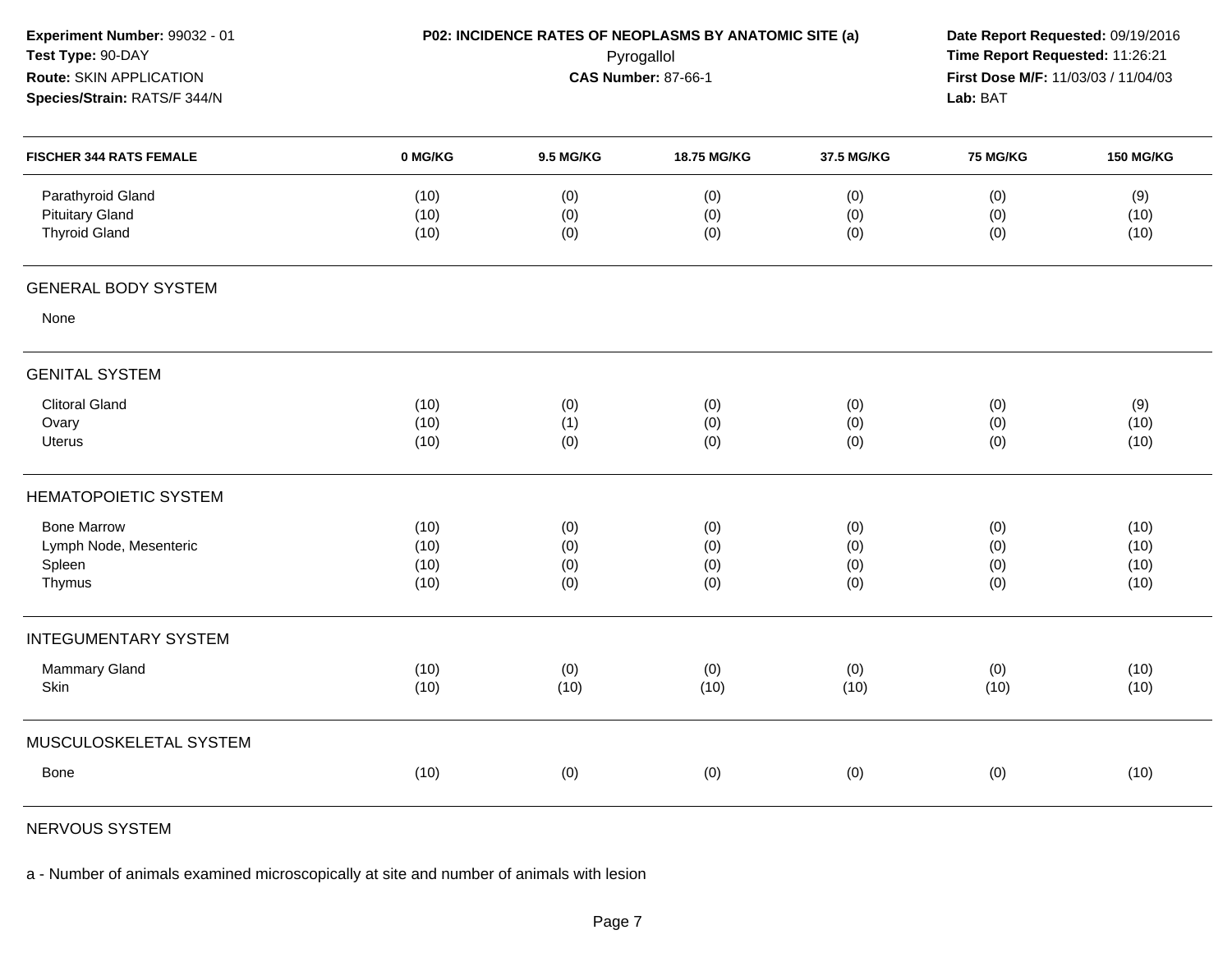**Experiment Number:** 99032 - 01**Test Type:** 90-DAY**Route:** SKIN APPLICATION**Species/Strain:** RATS/F 344/N

**P02: INCIDENCE RATES OF NEOPLASMS BY ANATOMIC SITE (a)** Date Report Requested: 09/19/2016<br>Pyrogallol **Prime Report Requested:** 11:26:21 Pyrogallol **Time Report Requested:** 11:26:21 **First Dose M/F:** 11/03/03 / 11/04/03<br>**Lab:** BAT **Lab:** BAT

| <b>FISCHER 344 RATS FEMALE</b>   | 0 MG/KG              | <b>9.5 MG/KG</b>  | <b>18.75 MG/KG</b> | 37.5 MG/KG        | <b>75 MG/KG</b>   | <b>150 MG/KG</b>     |
|----------------------------------|----------------------|-------------------|--------------------|-------------------|-------------------|----------------------|
| <b>Brain</b>                     | (10)                 | (0)               | (0)                | (0)               | (0)               | (10)                 |
| <b>RESPIRATORY SYSTEM</b>        |                      |                   |                    |                   |                   |                      |
| Lung<br>Nose<br>Trachea          | (10)<br>(10)<br>(10) | (0)<br>(0)<br>(0) | (0)<br>(0)<br>(0)  | (0)<br>(0)<br>(0) | (0)<br>(0)<br>(0) | (10)<br>(10)<br>(10) |
| SPECIAL SENSES SYSTEM            |                      |                   |                    |                   |                   |                      |
| Eye<br>Harderian Gland           | (10)<br>(10)         | (0)<br>(0)        | (0)<br>(0)         | (0)<br>(0)        | (0)<br>(0)        | (10)<br>(10)         |
| <b>URINARY SYSTEM</b>            |                      |                   |                    |                   |                   |                      |
| Kidney<br><b>Urinary Bladder</b> | (10)<br>(10)         | (0)<br>(0)        | (0)<br>(0)         | (0)<br>(0)        | (0)<br>(0)        | (10)<br>(10)         |